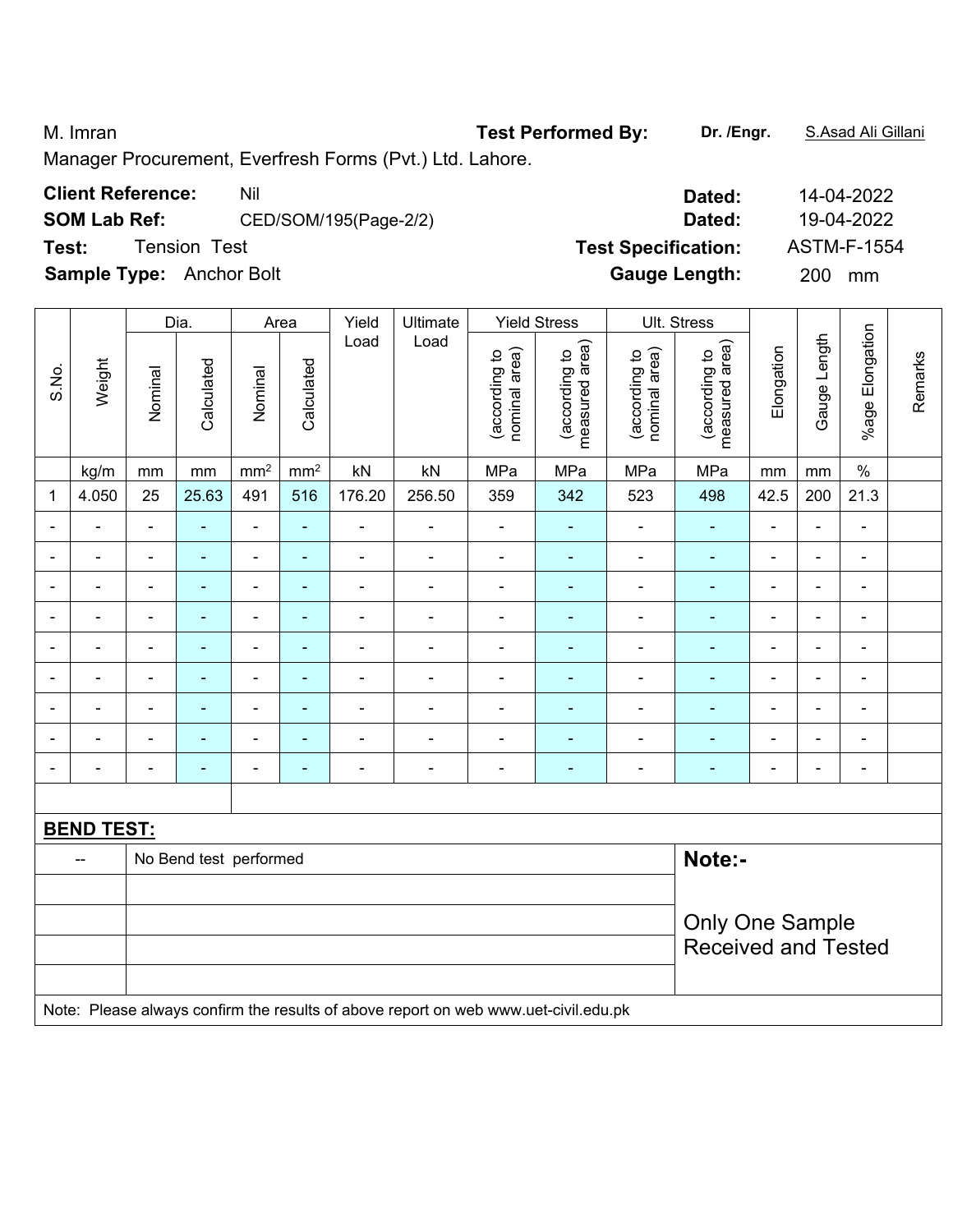PM ICPL (OMBRe' Holding Pvt Ltd Raiwind,Lahore)

|                     | <b>Client Reference:</b> | OMBRe'/Ittefaq/Steel/005            |  |  |  |  |  |  |  |  |
|---------------------|--------------------------|-------------------------------------|--|--|--|--|--|--|--|--|
| <b>SOM Lab Ref:</b> |                          | CED/SOM/200 (Page-1/1)              |  |  |  |  |  |  |  |  |
| Test:               |                          | <b>Tension Test &amp; Bend Test</b> |  |  |  |  |  |  |  |  |
|                     |                          | $\blacksquare$                      |  |  |  |  |  |  |  |  |

**Sample Type:** M S Deformed Bar (Ittefaq Steel) **Gauge Length:** 200 mm

|                          |                   |                | Dia.                                                                       | Area            |                 | Yield          | Ultimate                                                                            |                                | <b>Yield Stress</b>             |                                | Ult. Stress                     |            |              |                        |         |  |
|--------------------------|-------------------|----------------|----------------------------------------------------------------------------|-----------------|-----------------|----------------|-------------------------------------------------------------------------------------|--------------------------------|---------------------------------|--------------------------------|---------------------------------|------------|--------------|------------------------|---------|--|
| S.No.                    | Weight            | Nominal        | Calculated                                                                 | Nominal         | Calculated      | Load           | Load                                                                                | nominal area)<br>(according to | (according to<br>measured area) | (according to<br>nominal area) | measured area)<br>(according to | Elongation | Gauge Length | Elongation<br>$%$ agel | Remarks |  |
|                          | kg/m              | mm             | mm                                                                         | mm <sup>2</sup> | mm <sup>2</sup> | kN             | kN                                                                                  | MPa                            | MPa                             | MPa                            | MPa                             | mm         | mm           | $\%$                   |         |  |
| $\mathbf{1}$             | 3.828             | 25             | 24.93                                                                      | 491             | 488             | 264.50         | 332.70                                                                              | 539                            | 543                             | 678                            | 682                             | 25.0       | 200          | 12.5                   |         |  |
| $\overline{2}$           | 3.834             | 25             | 24.94                                                                      | 491             | 488             | 263.70         | 334.00                                                                              | 537                            | 540                             | 680                            | 684                             | 25.0       | 200          | 12.5                   |         |  |
| 3                        | 2.418             | 20             | 19.80                                                                      | 314             | 308             | 171.70         | 214.70                                                                              | 547                            | 558                             | 683                            | 698                             | 30.0       | 200          | 15.0                   |         |  |
| 4                        | 2.416             | 20             | 19.80                                                                      | 314             | 308             | 169.70         | 213.20                                                                              | 540                            | 552                             | 679                            | 693                             | 27.5       | 200          | 13.8                   |         |  |
| 5                        | 1.561             | 16             | 15.91                                                                      | 201             | 199             | 118.50         | 148.20                                                                              | 589                            | 597                             | 737                            | 746                             | 27.5       | 200          | 13.8                   |         |  |
| 6                        | 1.559             | 16             | 15.90                                                                      | 201             | 199             | 110.70         | 141.50                                                                              | 551                            | 558                             | 704                            | 713                             | 25.0       | 200          | 12.5                   |         |  |
| $\overline{7}$           | 0.881             | 12             | 11.96                                                                      | 113             | 112             | 54.70          | 80.70                                                                               | 484                            | 488                             | 714                            | 719                             | 25.0       | 200          | 12.5                   |         |  |
| 8                        | 0.881             | 12             | 11.96                                                                      | 113             | 112             | 54.50          | 82.00                                                                               | 482                            | 486                             | 725                            | 731                             | 27.5       | 200          | 13.8                   |         |  |
|                          |                   | $\blacksquare$ |                                                                            | ÷               |                 |                | ÷                                                                                   | $\blacksquare$                 | ۰                               | ۰                              | ٠                               |            |              | $\blacksquare$         |         |  |
| $\overline{\phantom{a}}$ | ÷                 | -              | ۰                                                                          | ۰               | ٠               | $\overline{a}$ | $\overline{\phantom{0}}$                                                            | $\overline{\phantom{a}}$       | $\qquad \qquad \blacksquare$    | ٠                              | $\blacksquare$                  | ÷          |              | $\blacksquare$         |         |  |
|                          |                   |                |                                                                            |                 |                 |                |                                                                                     |                                |                                 |                                |                                 |            |              |                        |         |  |
|                          | <b>BEND TEST:</b> |                |                                                                            |                 |                 |                |                                                                                     |                                |                                 |                                |                                 |            |              |                        |         |  |
|                          | 25mm              |                | Note:-<br>Sample bend through 180 degrees Satisfactorily without any crack |                 |                 |                |                                                                                     |                                |                                 |                                |                                 |            |              |                        |         |  |
|                          | 20mm              |                |                                                                            |                 |                 |                | Sample bend through 180 degrees Satisfactorily without any crack                    |                                |                                 |                                |                                 |            |              |                        |         |  |
|                          | 16mm              |                |                                                                            |                 |                 |                | Sample bend through 180 degrees Satisfactorily without any crack                    |                                |                                 |                                | <b>Only Nine Samples</b>        |            |              |                        |         |  |
|                          | 12mm              |                |                                                                            |                 |                 |                | Sample bend through 180 degrees Satisfactorily without any crack                    |                                |                                 |                                | <b>Received and Tested</b>      |            |              |                        |         |  |
|                          |                   |                |                                                                            |                 |                 |                |                                                                                     |                                |                                 |                                |                                 |            |              |                        |         |  |
|                          |                   |                |                                                                            |                 |                 |                | Note: Please always confirm the results of above report on web www.uet-civil.edu.pk |                                |                                 |                                |                                 |            |              |                        |         |  |

**Dated: 19-04-2022 SOM Lab Ref:** CED/SOM/200 (Page-1/1) **Dated:** 19-04-2022 Test Specification: <br>ASTM-A 615

Saleem Tahir **Test Performed By:** Dr. /Engr. **Asad Ali Gillani**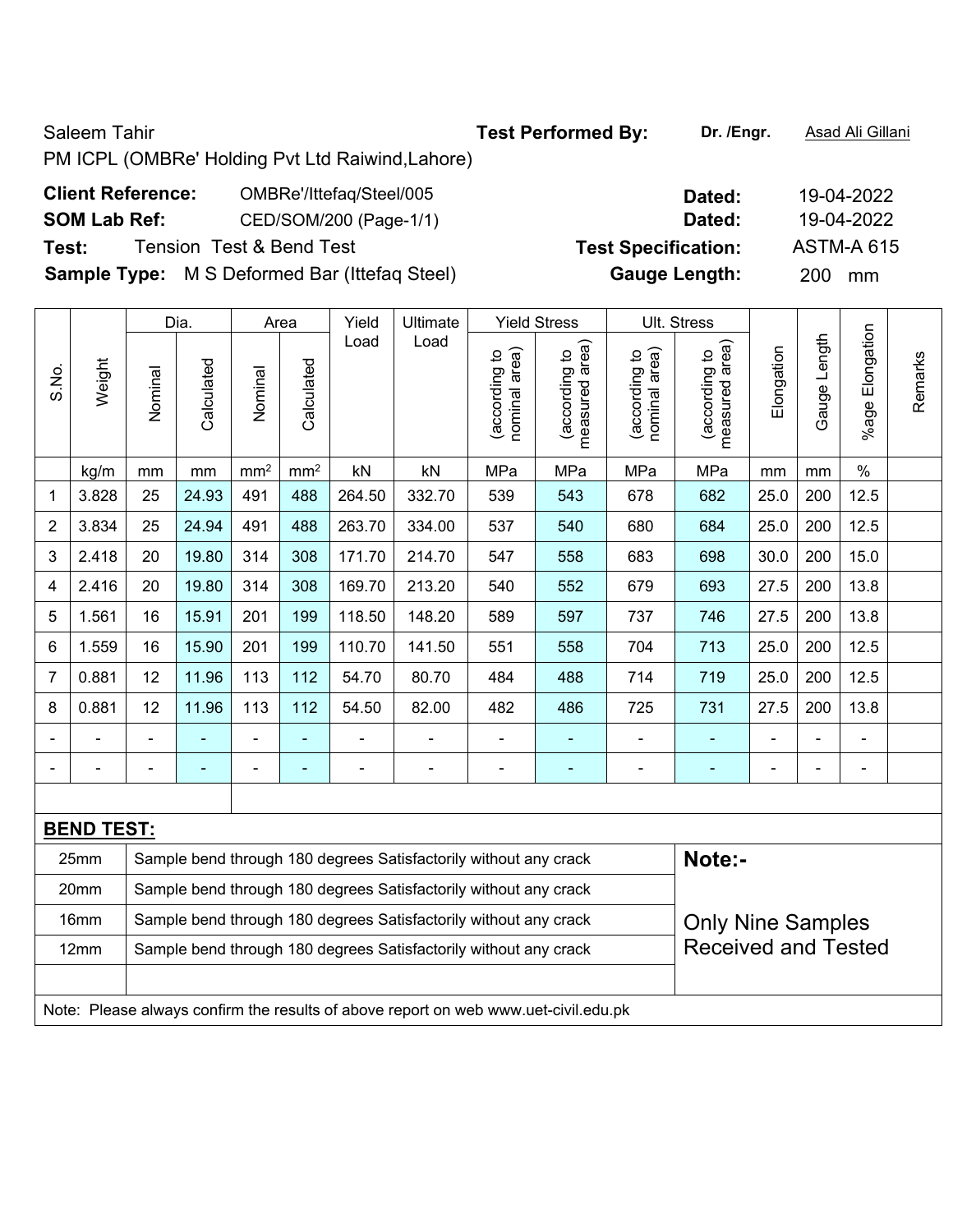Khalid Bashir **Test Performed By:** Dr. /Engr. **Asad Ali Gillani** Chalid Book Ali Gillani Ittfaq Building Solution (Pvt.)Ltd.(Nisar Spining Mill Raiwind,LHR)

| <b>Client Reference:</b>         | <b>IBS/NSM/ST 01</b>                | Dated:                     | 19-04-2022        |
|----------------------------------|-------------------------------------|----------------------------|-------------------|
| <b>SOM Lab Ref:</b>              | CED/SOM/203(Page-1/2)               | Dated:                     | 19-04-2022        |
| Test:                            | <b>Tension Test &amp; Bend Test</b> | <b>Test Specification:</b> | <b>ASTM-A 615</b> |
| <b>Sample Type:</b> Deformed Bar |                                     | <b>Gauge Length:</b>       | <b>200</b><br>mm  |

|                |                   |                                                                                     | Dia.           | Ultimate<br><b>Yield Stress</b><br>Ult. Stress<br>Area<br>Yield |                 |                |                                                                  |                                |                                 |                                |                                 |                            |               |                          |         |
|----------------|-------------------|-------------------------------------------------------------------------------------|----------------|-----------------------------------------------------------------|-----------------|----------------|------------------------------------------------------------------|--------------------------------|---------------------------------|--------------------------------|---------------------------------|----------------------------|---------------|--------------------------|---------|
| S.No.          | Weight            | Nominal                                                                             | Calculated     | Nominal                                                         | Calculated      | Load           | Load                                                             | nominal area)<br>(according to | (according to<br>measured area) | nominal area)<br>(according to | measured area)<br>(according to | Elongation                 | Gauge Length  | Elongation<br>$%$ age    | Remarks |
|                | kg/m              | mm                                                                                  | $\,mm$         | mm <sup>2</sup>                                                 | mm <sup>2</sup> | kN             | kN                                                               | MPa                            | MPa                             | MPa                            | MPa                             | mm                         | $\mathsf{mm}$ | $\%$                     |         |
| 1              | 2.251             | 20                                                                                  | 19.12          | 314                                                             | 287             | 156.20         | 188.20                                                           | 497                            | 545                             | 599                            | 656                             | 35.0                       | 200           | 17.5                     |         |
| $\overline{2}$ | 2.252             | 20                                                                                  | 19.11          | 314                                                             | 287             | 149.50         | 180.20                                                           | 476                            | 522                             | 574                            | 629                             | 35.0                       | 200           | 17.5                     |         |
| 3              | 1.528             | 16                                                                                  | 15.75          | 201                                                             | 195             | 92.00          | 117.70                                                           | 458                            | 473                             | 585                            | 605                             | 37.5                       | 200           | 18.8                     |         |
| 4              | 1.528             | 16                                                                                  | 15.75          | 201                                                             | 195             | 91.50          | 122.00                                                           | 455                            | 470                             | 607                            | 627                             | 32.5                       | 200           | 16.3                     |         |
| 5              | 0.987             | 12                                                                                  | 12.65          | 113                                                             | 126             | 74.00          | 92.00                                                            | 654                            | 589                             | 813                            | 732                             | 32.5                       | 200           | 16.3                     |         |
| 6              | 0.997             | 12                                                                                  | 12.72          | 113                                                             | 127             | 72.50          | 90.00                                                            | 641                            | 571                             | 796                            | 709                             | 30.0                       | 200           | 15.0                     |         |
| $\blacksquare$ |                   |                                                                                     |                | ä,                                                              | ä,              |                |                                                                  | $\blacksquare$                 | $\blacksquare$                  | $\blacksquare$                 | ÷                               |                            |               | L,                       |         |
|                | $\blacksquare$    |                                                                                     | $\blacksquare$ | $\blacksquare$                                                  | ٠               | ÷              | ÷                                                                | ÷,                             | $\blacksquare$                  | $\blacksquare$                 | ۰                               | $\blacksquare$             | ä,            | $\overline{\phantom{a}}$ |         |
|                | ä,                |                                                                                     | $\blacksquare$ | $\blacksquare$                                                  | $\blacksquare$  | $\blacksquare$ | $\blacksquare$                                                   | $\blacksquare$                 | $\blacksquare$                  | $\blacksquare$                 | $\blacksquare$                  | $\blacksquare$             |               | L,                       |         |
|                |                   |                                                                                     |                | ä,                                                              | $\blacksquare$  | ÷              | ÷                                                                | $\blacksquare$                 | $\blacksquare$                  | $\blacksquare$                 | $\blacksquare$                  |                            |               | $\overline{\phantom{a}}$ |         |
|                |                   |                                                                                     |                |                                                                 |                 |                |                                                                  |                                |                                 |                                |                                 |                            |               |                          |         |
|                | <b>BEND TEST:</b> |                                                                                     |                |                                                                 |                 |                |                                                                  |                                |                                 |                                |                                 |                            |               |                          |         |
|                | 20mm              | Note:-<br>Sample bend through 180 degrees Satisfactorily without any crack          |                |                                                                 |                 |                |                                                                  |                                |                                 |                                |                                 |                            |               |                          |         |
|                | 16mm              |                                                                                     |                |                                                                 |                 |                | Sample bend through 180 degrees Satisfactorily without any crack |                                |                                 |                                |                                 |                            |               |                          |         |
|                | 12mm              |                                                                                     |                |                                                                 |                 |                | Sample bend through 180 degrees Satisfactorily without any crack |                                |                                 |                                | <b>Only Nine Samples</b>        |                            |               |                          |         |
|                |                   |                                                                                     |                |                                                                 |                 |                |                                                                  |                                |                                 |                                |                                 | <b>Received and Tested</b> |               |                          |         |
|                |                   |                                                                                     |                |                                                                 |                 |                |                                                                  |                                |                                 |                                |                                 |                            |               |                          |         |
|                |                   | Note: Please always confirm the results of above report on web www.uet-civil.edu.pk |                |                                                                 |                 |                |                                                                  |                                |                                 |                                |                                 |                            |               |                          |         |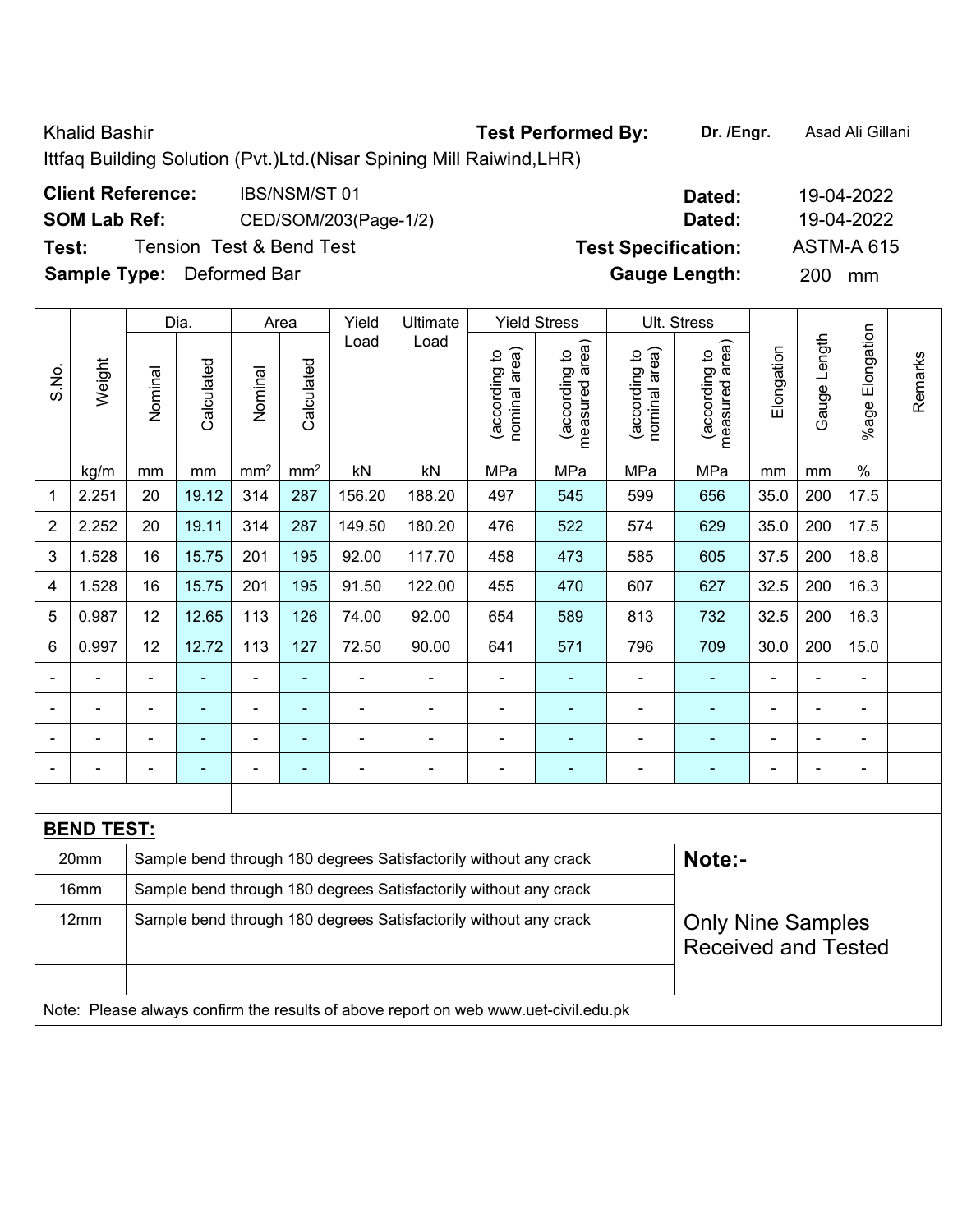Khalid Bashir **Test Performed By:** Dr. /Engr. **Asad Ali Gillani** Collani Ittfaq Building Solution (Pvt.)Ltd.(Nisar Spining Mill Raiwind,LHR) **Client Reference:** IBS/NSM/ST 02 **Dated:** 19-04-2022 **SOM Lab Ref:** CED/SOM/203(Page-2/2) **Dated:** 19-04-2022

| Test:                                                                                                       |                                  |                                                           | <b>Tension Test &amp; Bend Test</b>                          |         |            |                |                | <b>Test Specification:</b>     |                                 |                                |                                    | <b>ASTM-A 615</b> |                   |                          |         |
|-------------------------------------------------------------------------------------------------------------|----------------------------------|-----------------------------------------------------------|--------------------------------------------------------------|---------|------------|----------------|----------------|--------------------------------|---------------------------------|--------------------------------|------------------------------------|-------------------|-------------------|--------------------------|---------|
|                                                                                                             | <b>Sample Type:</b> Deformed Bar |                                                           |                                                              |         |            |                |                |                                |                                 |                                | <b>Gauge Length:</b>               |                   | 200               | mm                       |         |
|                                                                                                             |                                  |                                                           | Dia.                                                         | Area    |            | Yield          | Ultimate       |                                | <b>Yield Stress</b>             |                                | Ult. Stress                        |                   |                   |                          |         |
| S.No.                                                                                                       | Weight                           | Nominal                                                   | Calculated                                                   | Nominal | Calculated | Load           | Load           | nominal area)<br>(according to | measured area)<br>(according to | nominal area)<br>(according to | area)<br>(according to<br>measured | Elongation        | Length<br>Gauge I | Elongation<br>$%$ age    | Remarks |
| mm <sup>2</sup><br>mm <sup>2</sup><br>$\mathsf{k}\mathsf{N}$<br>MPa<br>MPa<br>MPa<br>kN<br>kg/m<br>mm<br>mm |                                  |                                                           |                                                              |         |            |                |                |                                |                                 |                                | MPa                                | mm                | mm                | $\%$                     |         |
| $\mathbf 1$                                                                                                 | 3.813                            | 25                                                        | 24.88<br>491<br>486<br>358.00<br>512<br>729<br>251.50<br>518 |         |            |                |                |                                |                                 |                                |                                    | 35.0              | 200               | 17.5                     |         |
| $\overline{2}$                                                                                              | 3.792                            | 25                                                        | 24.80                                                        | 491     | 483        | 249.50         | 352.00         | 508                            | 517                             | 717                            | 729                                | 35.0              | 200               | 17.5                     |         |
| 3                                                                                                           | 2.256                            | 20                                                        | 19.13                                                        | 314     | 287        | 166.00         | 212.00         | 528                            | 578                             | 675                            | 738                                | 25.0              | 200               | 12.5                     |         |
| 4                                                                                                           | 2.258                            | 20                                                        | 19.14                                                        | 314     | 288        | 174.00         | 215.50         | 554                            | 605                             | 686                            | 750                                | 27.5              | 200               | 13.8                     |         |
| 5                                                                                                           | 1.507                            | 16                                                        | 15.64                                                        | 201     | 192        | 92.00          | 116.20         | 458                            | 480                             | 578                            | 606                                | 37.5              | 200               | 18.8                     |         |
| 6                                                                                                           | 1.512                            | 16                                                        | 15.66                                                        | 201     | 193        | 91.70          | 118.20         | 456                            | 477                             | 588                            | 614                                | 35.0              | 200               | 17.5                     |         |
| 7                                                                                                           | 0.976                            | 12                                                        | 12.58                                                        | 113     | 124        | 73.00          | 92.50          | 645                            | 588                             | 818                            | 745                                | 27.5              | 200               | 13.8                     |         |
| 8                                                                                                           | 0.976                            | 12<br>12.58<br>113<br>124<br>62.20<br>77.70<br>501<br>550 |                                                              |         |            |                |                |                                |                                 | 687                            | 626                                | 25.0              | 200               | 12.5                     |         |
| $\blacksquare$                                                                                              |                                  | $\blacksquare$                                            |                                                              | ۰       | ۰          | $\blacksquare$ | $\blacksquare$ | $\qquad \qquad \blacksquare$   | ÷                               |                                |                                    | $\blacksquare$    | $\blacksquare$    | $\overline{\phantom{0}}$ |         |
|                                                                                                             |                                  |                                                           |                                                              | ۰       | ۰          | $\blacksquare$ | $\blacksquare$ | $\blacksquare$                 |                                 |                                |                                    | $\blacksquare$    | $\blacksquare$    | $\blacksquare$           |         |
|                                                                                                             |                                  |                                                           |                                                              |         |            |                |                |                                |                                 |                                |                                    |                   |                   |                          |         |
|                                                                                                             | <b>BEND TEST:</b>                |                                                           |                                                              |         |            |                |                |                                |                                 |                                |                                    |                   |                   |                          |         |

| 25 <sub>mm</sub> | Sample bend through 180 degrees Satisfactorily without any crack                    | Note:-                     |  |  |  |  |  |  |  |  |
|------------------|-------------------------------------------------------------------------------------|----------------------------|--|--|--|--|--|--|--|--|
| 20 <sub>mm</sub> | Sample bend through 180 degrees Satisfactorily without any crack                    |                            |  |  |  |  |  |  |  |  |
| 16mm             | Sample bend through 180 degrees Satisfactorily without any crack                    | <b>Only Twelve Samples</b> |  |  |  |  |  |  |  |  |
| 12 <sub>mm</sub> | Sample bend through 180 degrees Satisfactorily without any crack                    | <b>Received and Tested</b> |  |  |  |  |  |  |  |  |
|                  |                                                                                     |                            |  |  |  |  |  |  |  |  |
|                  | Note: Please always confirm the results of above report on web www.uet-civil.edu.pk |                            |  |  |  |  |  |  |  |  |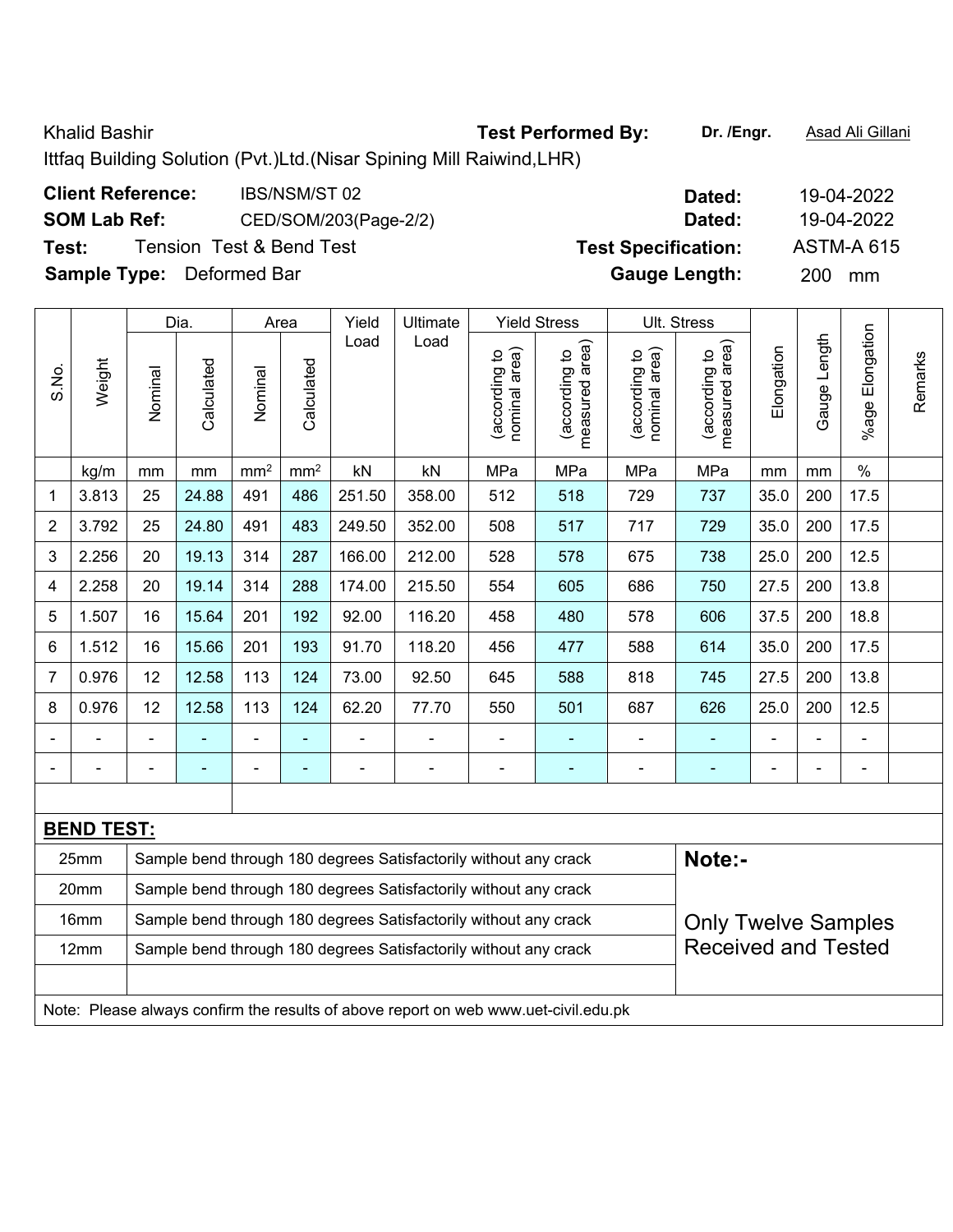Executive Engineer, **Test Performed By:** Dr. /Engr. **Asad Ali Gillani Executive Engineer**,

Highway Div Gujrat.(Dualization Of Rd GT Rd To Gujrat Dinga Rd I/C Gujrat Flyover L= 31KMS)

| <b>Client Reference:</b> | 913/MCB                             |                            | <b>SOM Lab</b><br>Ref: | 196 (Page-1/1) |
|--------------------------|-------------------------------------|----------------------------|------------------------|----------------|
| Dated:                   | 06-04-2022                          |                            | Dated:                 | 19-04-2022     |
| Test:                    | <b>Tension Test &amp; Bend Test</b> | <b>Test Specification:</b> | <b>ASTM-A-615</b>      |                |
| <b>Gauge Length:</b>     | inch<br>8                           | <b>Sample Type:</b>        | Deformed Bar           |                |

|                |                   | Dia.<br><b>Yield Stress</b><br>Yield<br>Ultimate<br>Ult. Stress<br>Area                        |                |                          |                          |                |                                                                                     |                                |                                 |                               |                                 |                |              |                       |         |
|----------------|-------------------|------------------------------------------------------------------------------------------------|----------------|--------------------------|--------------------------|----------------|-------------------------------------------------------------------------------------|--------------------------------|---------------------------------|-------------------------------|---------------------------------|----------------|--------------|-----------------------|---------|
| S.No.          | Weight            | Nominal                                                                                        | Calculated     | Nominal                  | Calculated               | Load           | Load                                                                                | nominal area)<br>(according to | (according to<br>measured area) | nominal area)<br>according to | (according to<br>measured area) | Elongation     | Gauge Length | Elongation<br>$%$ age | Remarks |
|                | lb/ft             | #                                                                                              | in             | in <sup>2</sup>          | in <sup>2</sup>          | Tons           | Tons                                                                                | psi                            | psi                             | psi                           | psi                             | in             | in           | $\frac{0}{0}$         |         |
| 1              | 2.639             | 8                                                                                              | 0.994          | 0.79                     | 0.776                    | 26.81          | 35.02                                                                               | 74850                          | 76200                           | 97750                         | 99520                           | 1.20           | 8.0          | 15.0                  |         |
| 2              | 2.637             | 8                                                                                              | 0.993          | 0.79                     | 0.775                    | 26.57          | 34.78                                                                               | 74190                          | 75630                           | 97100                         | 98980                           | 1.30           | 8.0          | 16.3                  |         |
| 3              | 1.478             | $6\phantom{1}$                                                                                 | 0.743          | 0.44                     | 0.434                    | 15.49          | 20.15                                                                               | 77670                          | 78740                           | 101020                        | 102410                          | 1.30           | 8.0          | 16.3                  |         |
| 4              | 1.503             | $\,6\,$                                                                                        | 0.750          | 0.44                     | 0.442                    | 15.49          | 20.29                                                                               | 77670                          | 77310                           | 101680                        | 101220                          | 1.40           | 8.0          | 17.5                  |         |
| 5              | 0.853             | 5                                                                                              | 0.565          | 0.31                     | 0.251                    | 10.14          | 12.92                                                                               | 72160                          | 89120                           | 91890                         | 113480                          | 1.10           | 8.0          | 13.8                  |         |
| 6              | 0.892             | 5                                                                                              | 0.578          | 0.31                     | 0.262                    | 10.06          | 13.20                                                                               | 71580                          | 84690                           | 93920                         | 111120                          | 1.30           | 8.0          | 16.3                  |         |
| $\overline{7}$ | 0.647             | $\overline{4}$                                                                                 | 0.492          | 0.20                     | 0.190                    | 6.42           | 8.66                                                                                | 70820                          | 74550                           | 95550                         | 100580                          | 1.30           | 8.0          | 16.3                  |         |
| 8              | 0.643             | $\overline{4}$                                                                                 | 0.491          | 0.20                     | 0.189                    | 6.52           | 8.79                                                                                | 71940                          | 76130                           | 96900                         | 102540                          | 1.20           | 8.0          | 15.0                  |         |
|                |                   |                                                                                                |                | $\overline{\phantom{0}}$ |                          | $\blacksquare$ | ä,                                                                                  | $\blacksquare$                 |                                 | ä,                            | ä,                              | ä,             |              | ä,                    |         |
|                | $\blacksquare$    |                                                                                                | $\blacksquare$ | $\overline{\phantom{0}}$ | $\overline{\phantom{0}}$ | $\blacksquare$ | ÷                                                                                   | $\overline{a}$                 | $\blacksquare$                  | ÷                             | $\blacksquare$                  | $\blacksquare$ |              | $\blacksquare$        |         |
|                |                   |                                                                                                |                |                          |                          |                |                                                                                     |                                |                                 |                               |                                 |                |              |                       |         |
|                | <b>BEND TEST:</b> |                                                                                                |                |                          |                          |                |                                                                                     |                                |                                 |                               |                                 |                |              |                       |         |
|                | # 8               |                                                                                                |                |                          |                          |                | Sample bend through 180 degrees Satisfactorily without any crack                    |                                |                                 |                               | Note:-                          |                |              |                       |         |
|                | #6                | Sample bend through 180 degrees Satisfactorily without any crack                               |                |                          |                          |                |                                                                                     |                                |                                 |                               |                                 |                |              |                       |         |
|                | # 5               | Sample bend through 180 degrees Satisfactorily without any crack<br><b>Only Twelve Samples</b> |                |                          |                          |                |                                                                                     |                                |                                 |                               |                                 |                |              |                       |         |
|                | #4                |                                                                                                |                |                          |                          |                | Sample bend through 180 degrees Satisfactorily without any crack                    |                                |                                 |                               | <b>Received and Tested</b>      |                |              |                       |         |
|                |                   |                                                                                                |                |                          |                          |                |                                                                                     |                                |                                 |                               |                                 |                |              |                       |         |
|                |                   |                                                                                                |                |                          |                          |                | Note: Please always confirm the results of above report on web www.uet-civil.edu.pk |                                |                                 |                               |                                 |                |              |                       |         |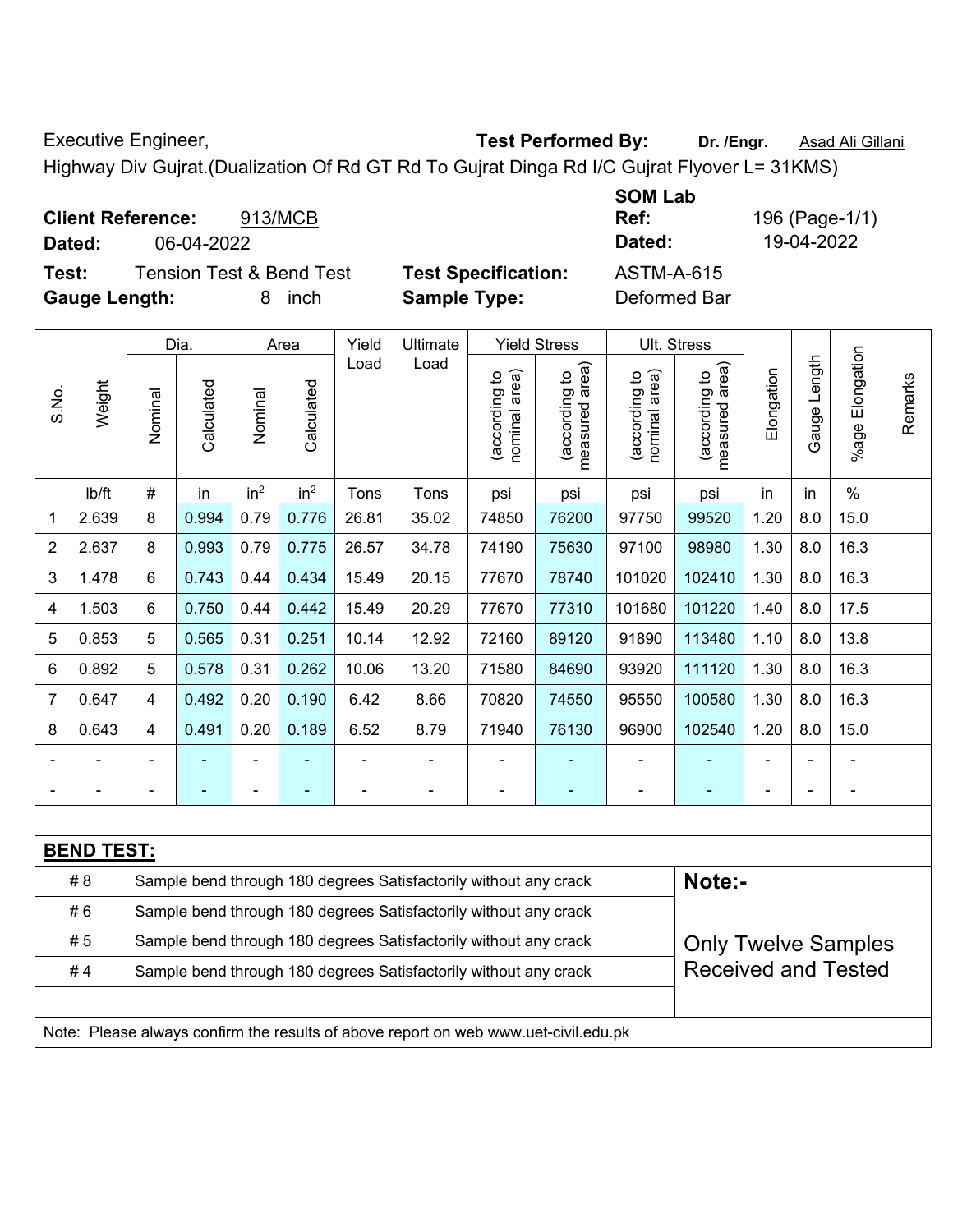## Li Shi **Test Performed By: Dr. /Engr.** S Asad Gillani

Manager Sinohydro Corporation.( 220Kv Transmission Lines Associated With Lhr North Substation)

| <b>SOM Lab</b><br>Ref:<br><b>Client Reference:</b><br>ADB-301B/2018/476<br>Dated:<br>15-04-2022<br>Dated:<br>Test:<br><b>Tension Test &amp; Bend Test</b><br><b>ASTM-A-615</b><br><b>Test Specification:</b> |                      |                                                       |                                                                                                       |                 |                    |               |                                                                                     |                                |                                                                    |                                |                                                |            | 198 (Page-1/1)<br>19-04-2022 |                              |         |
|--------------------------------------------------------------------------------------------------------------------------------------------------------------------------------------------------------------|----------------------|-------------------------------------------------------|-------------------------------------------------------------------------------------------------------|-----------------|--------------------|---------------|-------------------------------------------------------------------------------------|--------------------------------|--------------------------------------------------------------------|--------------------------------|------------------------------------------------|------------|------------------------------|------------------------------|---------|
|                                                                                                                                                                                                              | <b>Gauge Length:</b> |                                                       |                                                                                                       | 8               | inch               |               | <b>Sample Type:</b>                                                                 |                                |                                                                    | Deformed Bar                   |                                                |            |                              |                              |         |
| S.No.                                                                                                                                                                                                        | Weight               | Nominal                                               | Dia.<br>Calculated                                                                                    | Nominal         | Area<br>Calculated | Yield<br>Load | Ultimate<br>Load                                                                    | (according to<br>nominal area) | <b>Yield Stress</b><br>(according to<br>measured area)<br>measured | nominal area)<br>(according to | Ult. Stress<br>(according to<br>measured area) | Elongation | Gauge Length                 | Elongation<br>$%$ age        | Remarks |
|                                                                                                                                                                                                              | lb/ft                | #                                                     | in                                                                                                    | in <sup>2</sup> | in <sup>2</sup>    | Tons          | Tons                                                                                | psi                            | psi                                                                | psi                            | psi                                            | in         | in                           | $\%$                         |         |
| 1                                                                                                                                                                                                            | 2.636                | 8                                                     | 0.993                                                                                                 | 0.79            | 0.775              | 24.79         | 35.90                                                                               | 69210                          | 70550                                                              | 100230                         | 102170                                         | 1.20       | 8.0                          | 15.0                         |         |
| $\overline{2}$                                                                                                                                                                                               | 2.646                | 8                                                     | 0.995                                                                                                 | 0.79            | 0.778              | 25.08         | 35.75                                                                               | 70010                          | 71090                                                              | 99800                          | 101340                                         | 1.30       | 8.0                          | 16.3                         |         |
| 3                                                                                                                                                                                                            | 2.637                | 8                                                     | 1.20<br>8.0<br>0.993<br>0.79<br>0.775<br>24.87<br>70780<br>100030<br>101970<br>15.0<br>35.83<br>69440 |                 |                    |               |                                                                                     |                                |                                                                    |                                |                                                |            |                              |                              |         |
| 4                                                                                                                                                                                                            | 2.644                | 8                                                     | 1.30<br>16.3<br>0.995<br>0.79<br>0.777<br>25.20<br>35.95<br>70350<br>71530<br>100370<br>102050<br>8.0 |                 |                    |               |                                                                                     |                                |                                                                    |                                |                                                |            |                              |                              |         |
|                                                                                                                                                                                                              |                      |                                                       |                                                                                                       | ÷,              |                    | ä,            |                                                                                     | $\blacksquare$                 |                                                                    |                                |                                                |            |                              |                              |         |
|                                                                                                                                                                                                              |                      | $\blacksquare$                                        | $\overline{\phantom{0}}$                                                                              | $\blacksquare$  |                    | -             | $\overline{a}$                                                                      | $\overline{a}$                 | ٠                                                                  | ۰                              |                                                | ٠          | $\blacksquare$               | ÷                            |         |
|                                                                                                                                                                                                              |                      | $\blacksquare$                                        | $\blacksquare$                                                                                        | $\blacksquare$  |                    | -             | $\overline{a}$                                                                      | $\blacksquare$                 |                                                                    |                                | ۰                                              |            |                              | $\qquad \qquad \blacksquare$ |         |
|                                                                                                                                                                                                              |                      |                                                       | ٠                                                                                                     | ÷               |                    |               |                                                                                     | $\blacksquare$                 |                                                                    |                                | $\blacksquare$                                 |            |                              | $\blacksquare$               |         |
|                                                                                                                                                                                                              |                      |                                                       |                                                                                                       |                 |                    |               |                                                                                     |                                |                                                                    |                                |                                                |            |                              |                              |         |
|                                                                                                                                                                                                              |                      |                                                       |                                                                                                       |                 |                    |               |                                                                                     | $\blacksquare$                 | ٠                                                                  |                                | ۰                                              | ÷          |                              | $\overline{\phantom{a}}$     |         |
|                                                                                                                                                                                                              | <b>Witnessed By:</b> |                                                       |                                                                                                       |                 |                    |               | Asad Nawab, Sr.Engr.(Barqaab)                                                       |                                |                                                                    |                                |                                                |            |                              |                              |         |
|                                                                                                                                                                                                              | <b>BEND TEST:</b>    |                                                       |                                                                                                       |                 |                    |               |                                                                                     |                                |                                                                    |                                |                                                |            |                              |                              |         |
|                                                                                                                                                                                                              | # 8                  |                                                       |                                                                                                       |                 |                    |               | Sample bend through 180 degrees Satisfactorily without any crack                    |                                |                                                                    |                                | Note:-                                         |            |                              |                              |         |
|                                                                                                                                                                                                              | # 8                  |                                                       |                                                                                                       |                 |                    |               | Sample bend through 180 degrees Satisfactorily without any crack                    |                                |                                                                    |                                |                                                |            |                              |                              |         |
|                                                                                                                                                                                                              |                      | <b>Only Six Samples</b><br><b>Received and Tested</b> |                                                                                                       |                 |                    |               |                                                                                     |                                |                                                                    |                                |                                                |            |                              |                              |         |
|                                                                                                                                                                                                              |                      |                                                       |                                                                                                       |                 |                    |               | Note: Please always confirm the results of above report on web www.uet-civil.edu.pk |                                |                                                                    |                                |                                                |            |                              |                              |         |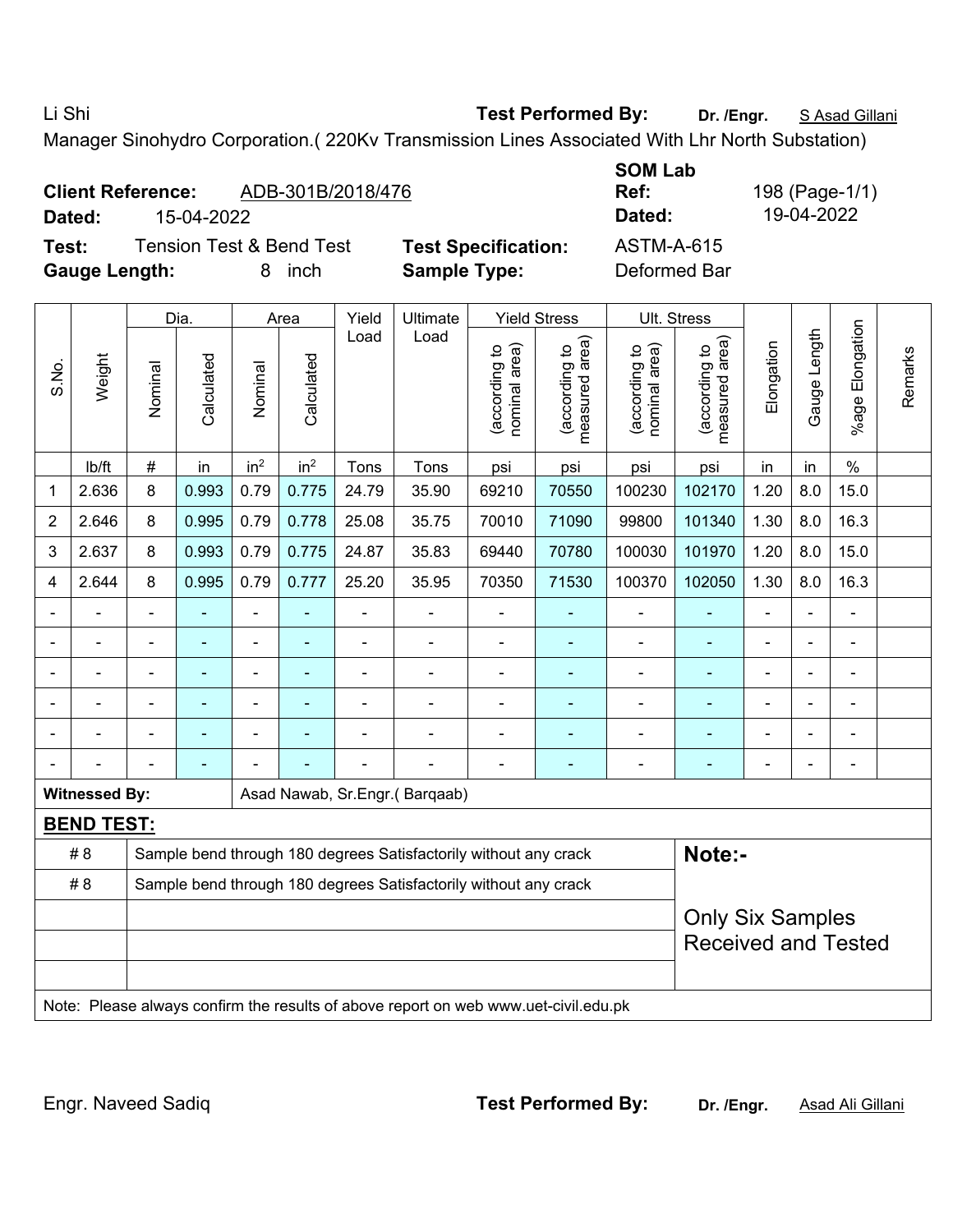## RE Orbit Developers.Lahore.(The Springs Gulberg Lahore)

**Client Reference:** Nil **SOM Lab Ref:** 199 (Page-1/1) **Dated:** 19-04-2022 **Dated:** 19-04-2022 **Test:** Tension Test & Bend Test **Test Specification:** ASTM-A-615 **Gauge Length:** 8 inch **Sample Type:** Deformed Bar

|                |                   |                                                                                              | Dia.       |                 | Area            | Yield          | Ultimate                                                                            |                                | <b>Yield Stress</b>             | Ult. Stress                    |                                 |            |              |                           |         |
|----------------|-------------------|----------------------------------------------------------------------------------------------|------------|-----------------|-----------------|----------------|-------------------------------------------------------------------------------------|--------------------------------|---------------------------------|--------------------------------|---------------------------------|------------|--------------|---------------------------|---------|
| S.No.          | Weight            | Nominal                                                                                      | Calculated | Nominal         | Calculated      | Load           | Load                                                                                | (according to<br>nominal area) | (according to<br>measured area) | (according to<br>nominal area) | (according to<br>measured area) | Elongation | Gauge Length | Elongation<br>$%$ age $ $ | Remarks |
|                | lb/ft             | $\#$                                                                                         | in         | in <sup>2</sup> | in <sup>2</sup> | Tons           | Tons                                                                                | psi                            | psi                             | psi                            | psi                             | in         | in           | $\frac{0}{0}$             |         |
| 1              | 2.717             | 8                                                                                            | 1.008      | 0.79            | 0.798           | 24.41          | 35.49                                                                               | 68160                          | 67480                           | 99090                          | 98100                           | 1.50       | 8.0          | 18.8                      |         |
| $\overline{2}$ | 2.719             | 8                                                                                            | 1.009      | 0.79            | 0.799           | 24.46          | 35.55                                                                               | 68300                          | 67530                           | 99230                          | 98120                           | 1.40       | 8.0          | 17.5                      |         |
| 3              | 1.504             | 6                                                                                            | 0.750      | 0.44            | 0.442           | 14.29          | 19.75                                                                               | 71640                          | 71310                           | 98970                          | 98520                           | 1.40       | 8.0          | 17.5                      |         |
| 4              | 1.498             | 6                                                                                            | 0.748      | 0.44            | 0.440           | 14.39          | 19.88                                                                               | 72150                          | 72150                           | 99640                          | 99640                           | 1.50       | 8.0          | 18.8                      |         |
| 5              | 0.655             | 4                                                                                            | 0.494      | 0.20            | 0.192           | 6.27           | 8.97                                                                                | 69130                          | 72010                           | 98920                          | 103040                          | 1.20       | 8.0          | 15.0                      |         |
| 6              | 0.662             | 4                                                                                            | 0.498      | 0.20            | 0.195           | 6.57           | 9.23                                                                                | 72510                          | 74360                           | 101730                         | 104340                          | 1.10       | 8.0          | 13.8                      |         |
|                |                   | $\blacksquare$                                                                               | ÷,         | $\blacksquare$  | $\blacksquare$  | $\blacksquare$ | ÷                                                                                   |                                | $\blacksquare$                  | $\blacksquare$                 | ÷                               |            |              | ä,                        |         |
|                |                   |                                                                                              |            |                 |                 |                |                                                                                     |                                |                                 |                                | ۰                               |            |              | $\blacksquare$            |         |
|                |                   |                                                                                              |            |                 |                 |                | -                                                                                   |                                |                                 | L,                             |                                 |            |              |                           |         |
|                |                   |                                                                                              | ä,         | $\blacksquare$  | ۰               |                | ÷                                                                                   | Ē,                             | $\overline{a}$                  | -                              | ۰                               |            |              | ÷,                        |         |
|                |                   |                                                                                              |            |                 |                 |                |                                                                                     |                                |                                 |                                |                                 |            |              |                           |         |
|                | <b>BEND TEST:</b> |                                                                                              |            |                 |                 |                |                                                                                     |                                |                                 |                                |                                 |            |              |                           |         |
|                | # 8               |                                                                                              |            |                 |                 |                | Sample bend through 180 degrees Satisfactorily without any crack                    |                                |                                 |                                | Note:-                          |            |              |                           |         |
|                | #6                |                                                                                              |            |                 |                 |                | Sample bend through 180 degrees Satisfactorily without any crack                    |                                |                                 |                                |                                 |            |              |                           |         |
|                | #4                | Sample bend through 180 degrees Satisfactorily without any crack<br><b>Only Nine Samples</b> |            |                 |                 |                |                                                                                     |                                |                                 |                                |                                 |            |              |                           |         |
|                |                   |                                                                                              |            |                 |                 |                |                                                                                     |                                |                                 |                                | <b>Received and Tested</b>      |            |              |                           |         |
|                |                   |                                                                                              |            |                 |                 |                |                                                                                     |                                |                                 |                                |                                 |            |              |                           |         |
|                |                   |                                                                                              |            |                 |                 |                | Note: Please always confirm the results of above report on web www.uet-civil.edu.pk |                                |                                 |                                |                                 |            |              |                           |         |

Sub Divisional officer, **Test Performed By:** Dr. /Engr. **Asad Ali Gillani** Associated By: Dr. /Engr. **Asad Ali Gillani** BSD Shujabad.(Up-Gradation Of 09 Civil Veterinary Hospitals At Div Level In Punjab (Multan))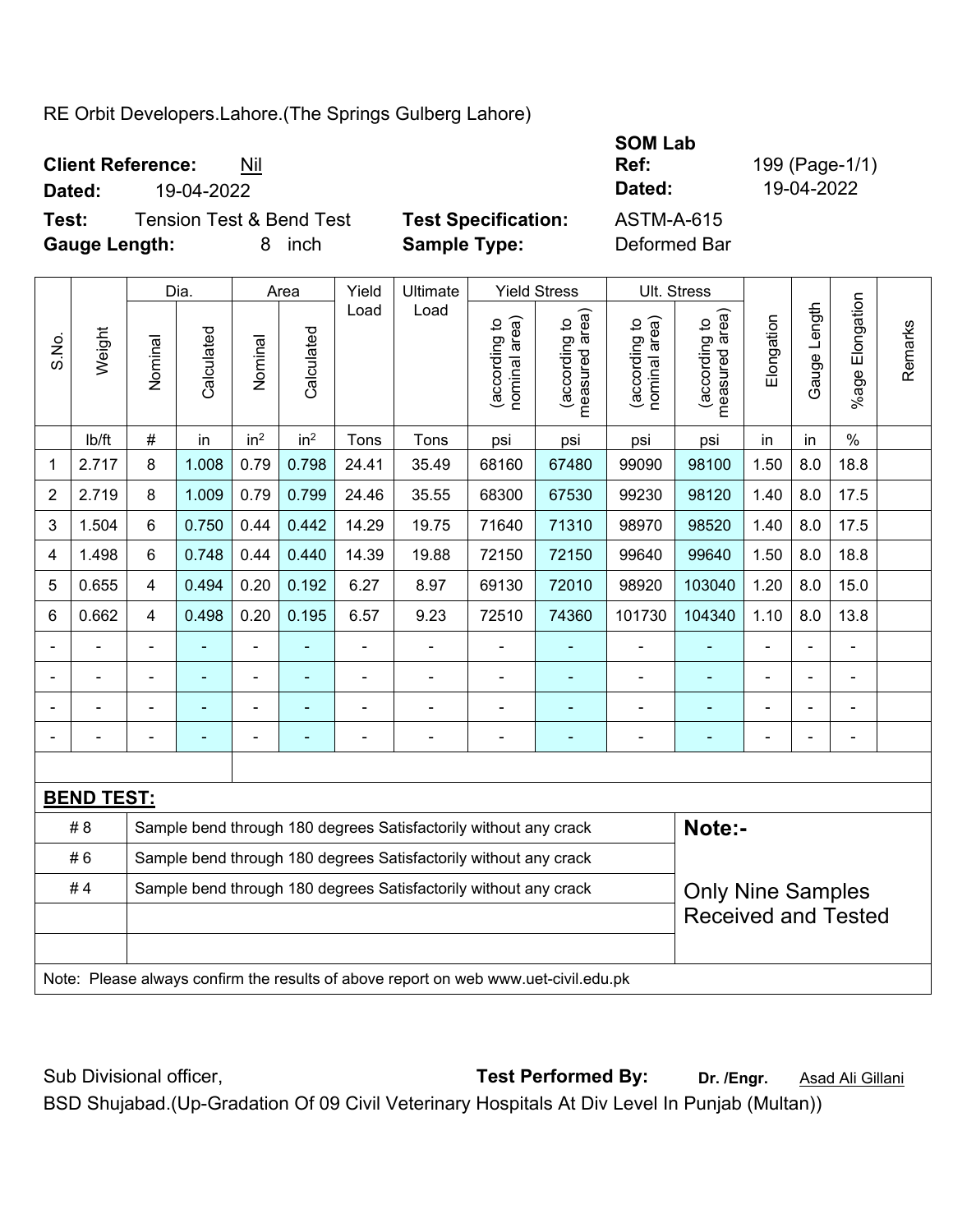# **Client Reference:** 542/Shujabad **Dated:** 12-01-2022 **Dated:** 19-04-2022

## **Test:** Tension Test & Bend Test **Test Specification:** ASTM-A-615 **Gauge Length:** 8 inch **Sample Type:** Deformed Bar

**SOM Lab** 

**Ref:** 201 (Page-1/1)

|                |                   |                                                                            | Dia.                     |                 | Area            | Yield          | <b>Yield Stress</b>                                                                 | Ult. Stress                    |                                 |                                |                                                        |                |                |                       |         |
|----------------|-------------------|----------------------------------------------------------------------------|--------------------------|-----------------|-----------------|----------------|-------------------------------------------------------------------------------------|--------------------------------|---------------------------------|--------------------------------|--------------------------------------------------------|----------------|----------------|-----------------------|---------|
| S.No.          | Weight            | Nominal                                                                    | Calculated               | Nominal         | Calculated      | Load           | Load                                                                                | nominal area)<br>(according to | measured area)<br>(according to | (according to<br>nominal area) | area)<br>(according to<br>measured                     | Elongation     | Gauge Length   | Elongation<br>$%$ age | Remarks |
|                | lb/ft             | #                                                                          | in                       | in <sup>2</sup> | in <sup>2</sup> | Tons           | Tons                                                                                | psi                            | psi                             | psi                            | psi                                                    | in             | in             | $\%$                  |         |
| 1              | 1.506             | 6                                                                          | 0.751                    | 0.44            | 0.443           | 16.72          | 20.56                                                                               | 83800                          | 83230                           | 103060                         | 102360                                                 | 1.20           | 8.0            | 15.0                  |         |
| $\overline{2}$ | 0.666             | 4                                                                          | 0.500                    | 0.20            | 0.196           | 6.09           | 8.10                                                                                | 67110                          | 68480                           | 89370                          | 91190                                                  | 1.40           | 8.0            | 17.5                  |         |
|                |                   | $\blacksquare$                                                             |                          |                 |                 | $\blacksquare$ | $\blacksquare$                                                                      | ä,                             |                                 |                                |                                                        |                | L.             |                       |         |
|                | $\blacksquare$    | $\blacksquare$                                                             | $\overline{\phantom{0}}$ | ÷,              |                 | $\blacksquare$ |                                                                                     | $\blacksquare$                 | ٠                               | $\blacksquare$                 |                                                        | $\blacksquare$ | $\blacksquare$ | $\blacksquare$        |         |
| $\blacksquare$ | ۰                 | $\blacksquare$                                                             | $\blacksquare$           | ÷               | ٠               | $\blacksquare$ | $\blacksquare$                                                                      | ä,                             | ۰                               | $\blacksquare$                 | $\overline{a}$                                         | $\blacksquare$ | $\overline{a}$ | $\blacksquare$        |         |
|                | $\blacksquare$    | L.                                                                         | $\blacksquare$           | $\blacksquare$  | $\blacksquare$  | $\blacksquare$ | $\blacksquare$                                                                      | $\blacksquare$                 | ٠                               | $\blacksquare$                 | ٠                                                      | $\overline{a}$ | ÷.             | ÷                     |         |
| $\blacksquare$ | $\blacksquare$    | ÷,                                                                         | $\blacksquare$           | $\blacksquare$  | ٠               | $\blacksquare$ | $\blacksquare$                                                                      | ä,                             | ۰                               | $\blacksquare$                 | ÷                                                      | $\blacksquare$ | ÷.             | ÷                     |         |
|                | $\blacksquare$    |                                                                            |                          | $\blacksquare$  |                 | $\blacksquare$ |                                                                                     | Ē,                             | ä,                              | Ē,                             |                                                        |                |                | $\blacksquare$        |         |
|                |                   |                                                                            |                          |                 |                 |                |                                                                                     | L,                             | ä,                              |                                |                                                        |                |                | $\blacksquare$        |         |
| $\blacksquare$ |                   | $\blacksquare$                                                             | ۰                        | $\blacksquare$  | ä,              | $\overline{a}$ | $\blacksquare$                                                                      | $\blacksquare$                 | ۰                               | $\blacksquare$                 | $\overline{a}$                                         | $\blacksquare$ | $\blacksquare$ | $\blacksquare$        |         |
|                |                   |                                                                            |                          |                 |                 |                |                                                                                     |                                |                                 |                                |                                                        |                |                |                       |         |
|                | <b>BEND TEST:</b> |                                                                            |                          |                 |                 |                |                                                                                     |                                |                                 |                                |                                                        |                |                |                       |         |
|                | #6                | Note:-<br>Sample bend through 180 degrees Satisfactorily without any crack |                          |                 |                 |                |                                                                                     |                                |                                 |                                |                                                        |                |                |                       |         |
|                | #4                |                                                                            |                          |                 |                 |                | Sample bend through 180 degrees Satisfactorily without any crack                    |                                |                                 |                                |                                                        |                |                |                       |         |
|                |                   |                                                                            |                          |                 |                 |                |                                                                                     |                                |                                 |                                | <b>Only Four Samples</b><br><b>Received and Tested</b> |                |                |                       |         |
|                |                   |                                                                            |                          |                 |                 |                | Note: Please always confirm the results of above report on web www.uet-civil.edu.pk |                                |                                 |                                |                                                        |                |                |                       |         |

Canal Valley **Test Performed By:** Dr. /Engr. **Asad Ali Gillani** Canal Valley Lahore.(Const Of O.W.T At Canal Valley Ph-2)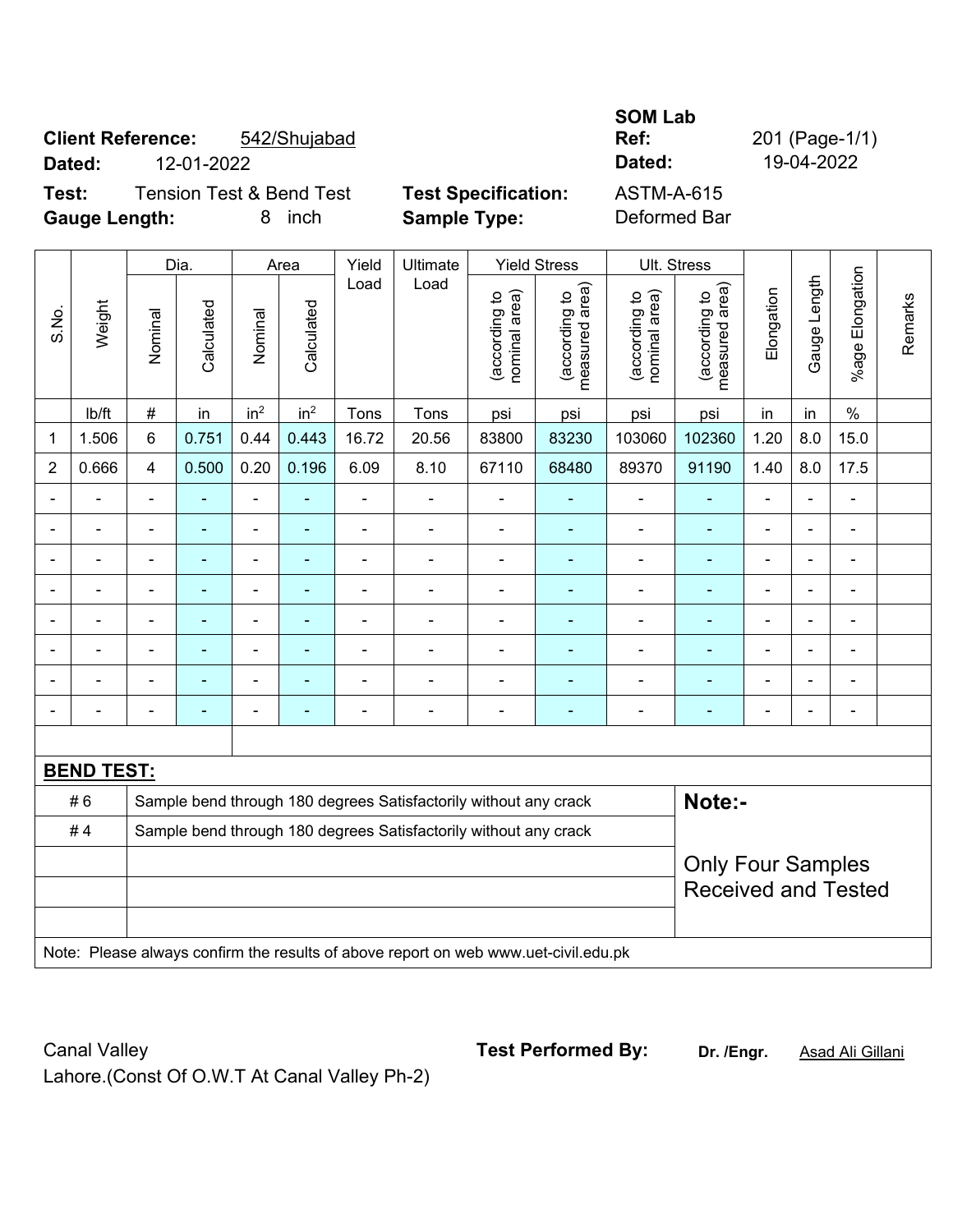## **Client Reference:** Nil

**Dated:** 19-04-2022 **Dated:** 19-04-2022

 $\overline{\phantom{a}}$ 

**SOM Lab** 

**Ref:** 202 (Page-1/1)

**Test:** Tension Test & Bend Test **Test Specification:** ASTM-A-615 **Gauge Length:** 8 inch **Sample Type:** Deformed Bar

|                |                                                                                     |                | Dia.       |                 | Area            | Yield          | Ultimate                                                         |                                | <b>Yield Stress</b>             |                                | Ult. Stress                                 |                |                |                              |         |
|----------------|-------------------------------------------------------------------------------------|----------------|------------|-----------------|-----------------|----------------|------------------------------------------------------------------|--------------------------------|---------------------------------|--------------------------------|---------------------------------------------|----------------|----------------|------------------------------|---------|
| S.No.          | Weight                                                                              | Nominal        | Calculated | Nominal         | Calculated      | Load           | Load                                                             | nominal area)<br>(according to | (according to<br>measured area) | (according to<br>nominal area) | (according to<br>measured area)<br>measured | Elongation     | Gauge Length   | Elongation<br>$%$ age        | Remarks |
|                | lb/ft                                                                               | #              | in         | in <sup>2</sup> | in <sup>2</sup> | Tons           | Tons                                                             | psi                            | psi                             | psi                            | psi                                         | in             | in             | $\%$                         |         |
| 1              | 2.680                                                                               | 8              | 1.002      | 0.79            | 0.788           | 29.15          | 36.60                                                            | 81390                          | 81600                           | 102170                         | 102420                                      | 1.00           | 8.0            | 12.5                         |         |
| $\overline{2}$ | 2.697                                                                               | 8              | 1.005      | 0.79            | 0.793           | 29.77          | 37.13                                                            | 83100                          | 82780                           | 103640                         | 103250                                      | 1.10           | 8.0            | 13.8                         |         |
| 3              | 1.468                                                                               | 6              | 0.741      | 0.44            | 0.431           | 16.62          | 20.05                                                            | 83290                          | 85030                           | 100500                         | 102600                                      | 1.00           | 8.0            | 12.5                         |         |
| 4              | 1.481                                                                               | 6              | 0.744      | 0.44            | 0.435           | 16.28          | 20.18                                                            | 81600                          | 82540                           | 101170                         | 102330                                      | 1.00           | 8.0            | 12.5                         |         |
| 5              | 0.676                                                                               | 4              | 0.503      | 0.20            | 0.199           | 6.12           | 9.04                                                             | 67450                          | 67790                           | 99710                          | 100210                                      | 1.40           | 8.0            | 17.5                         |         |
| 6              | 0.677                                                                               | 4              | 0.503      | 0.20            | 0.199           | 6.16           | 9.07                                                             | 67900                          | 68240                           | 100050                         | 100550                                      | 1.20           | 8.0            | 15.0                         |         |
|                |                                                                                     | $\blacksquare$ |            | $\blacksquare$  |                 | $\blacksquare$ | ä,                                                               | $\blacksquare$                 |                                 | $\blacksquare$                 | ÷                                           |                |                | ÷,                           |         |
|                |                                                                                     |                | ä,         | $\blacksquare$  |                 | ÷,             | ä,                                                               | ÷,                             |                                 | $\blacksquare$                 | ä,                                          | ä,             |                | $\blacksquare$               |         |
|                |                                                                                     |                |            |                 |                 |                |                                                                  |                                |                                 |                                |                                             |                |                | $\blacksquare$               |         |
|                |                                                                                     | $\blacksquare$ |            | $\blacksquare$  | ۰               |                | $\blacksquare$                                                   | $\blacksquare$                 | $\blacksquare$                  | $\blacksquare$                 | ۰                                           | $\blacksquare$ | $\blacksquare$ | $\qquad \qquad \blacksquare$ |         |
|                |                                                                                     |                |            |                 |                 |                |                                                                  |                                |                                 |                                |                                             |                |                |                              |         |
|                | <b>BEND TEST:</b>                                                                   |                |            |                 |                 |                |                                                                  |                                |                                 |                                |                                             |                |                |                              |         |
|                | # 8                                                                                 |                |            |                 |                 |                | Sample bend through 180 degrees Satisfactorily without any crack |                                |                                 |                                | Note:-                                      |                |                |                              |         |
|                | #6                                                                                  |                |            |                 |                 |                | Sample bend through 180 degrees Satisfactorily without any crack |                                |                                 |                                |                                             |                |                |                              |         |
|                | #4                                                                                  |                |            |                 |                 |                | Sample bend through 180 degrees Satisfactorily without any crack |                                |                                 |                                | <b>Only Nine Samples</b>                    |                |                |                              |         |
|                |                                                                                     |                |            |                 |                 |                |                                                                  |                                |                                 |                                | <b>Received and Tested</b>                  |                |                |                              |         |
|                |                                                                                     |                |            |                 |                 |                |                                                                  |                                |                                 |                                |                                             |                |                |                              |         |
|                | Note: Please always confirm the results of above report on web www.uet-civil.edu.pk |                |            |                 |                 |                |                                                                  |                                |                                 |                                |                                             |                |                |                              |         |

Manohar Lal **Manohar Lal** *Test Performed By:* **Dr. /Engr.** Asad Ali Gillani RE Nespak,Lahore(Dualization of Rd From Grw to M-2 Interchange at Kot Sarwar Via Hafizabad)

**Client Reference:** SA-466F/103/GH/ML/Lab/25 **SOM Lab** 204 (Page-1/1)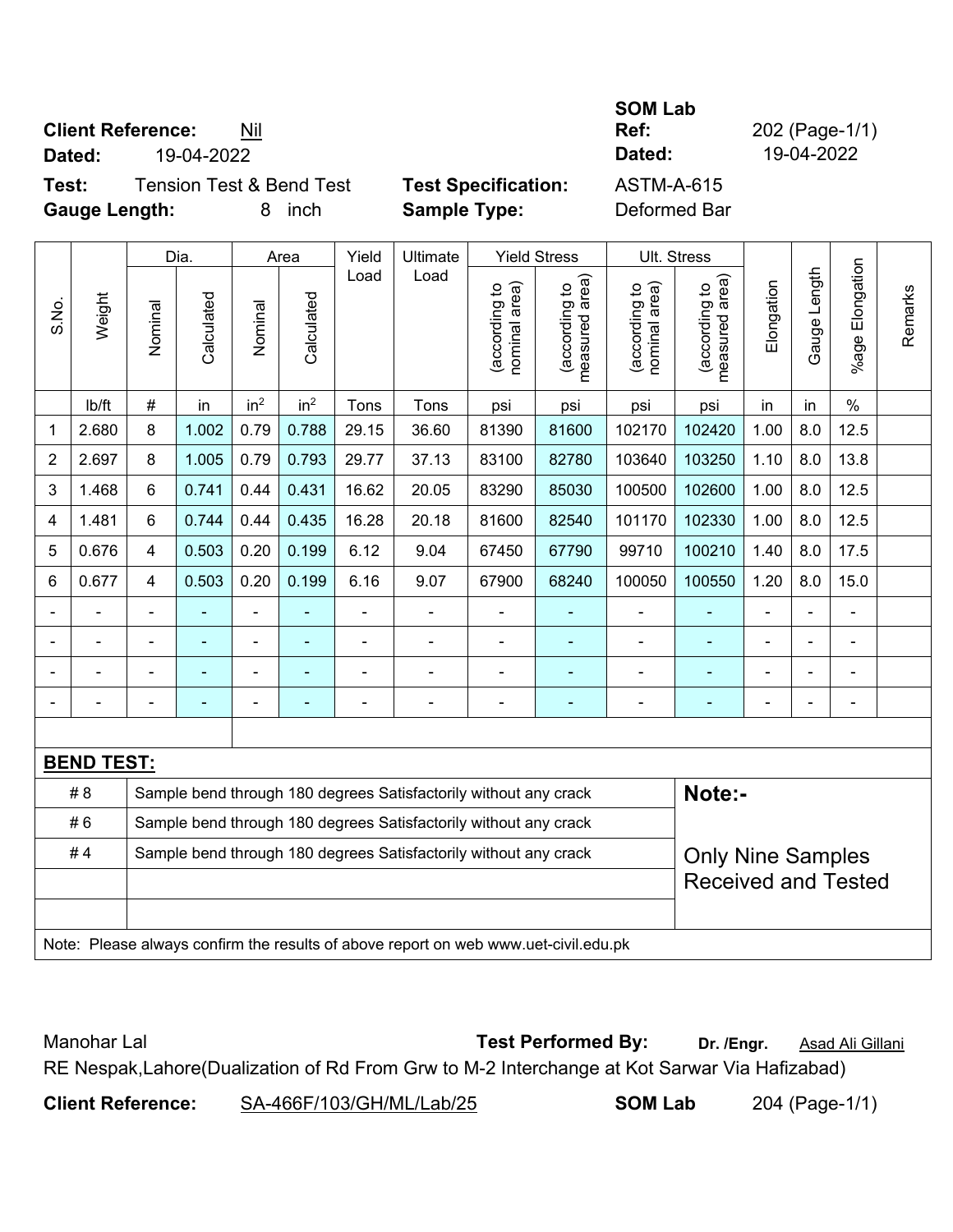## **Ref:**

**Dated:** 12-04-2022<br> **Test:** Tension Test & Bend Test **Test Specification:** ASTM-A-615<br> **Gauge Length:** 8 inch **Sample Type:** Referred Repeated **Test:** Tension Test & Bend Test **Test Specification:** ASTM-A-615 **Gauge Length:** 8 inch **Sample Type:** Deformed Bar

|                |                   |                | Dia.       |                 | Area            | Yield | Ultimate                                                                            |                                | <b>Yield Stress</b>             | Ult. Stress                    |                                 |            |              |                        |         |
|----------------|-------------------|----------------|------------|-----------------|-----------------|-------|-------------------------------------------------------------------------------------|--------------------------------|---------------------------------|--------------------------------|---------------------------------|------------|--------------|------------------------|---------|
| S.No.          | Weight            | Nominal        | Calculated | Nominal         | Calculated      | Load  | Load                                                                                | nominal area)<br>(according to | (according to<br>measured area) | nominal area)<br>(according to | (according to<br>measured area) | Elongation | Gauge Length | <b>%age Elongation</b> | Remarks |
|                | lb/ft             | $\#$           | in         | in <sup>2</sup> | in <sup>2</sup> | Tons  | Tons                                                                                | psi                            | psi                             | psi                            | psi                             | in         | in           | $\%$                   |         |
| $\mathbf 1$    | 1.501             | 6              | 0.749      | 0.44            | 0.441           | 14.63 | 20.08                                                                               | 73320                          | 73160                           | 100660                         | 100430                          | 1.40       | 8.0          | 17.5                   |         |
| $\overline{2}$ | 1.500             | $6\phantom{1}$ | 0.749      | 0.44            | 0.441           | 15.16 | 20.20                                                                               | 75980                          | 75810                           | 101270                         | 101040                          | 1.30       | 8.0          | 16.3                   |         |
| 3              | 0.679             | $\overline{4}$ | 0.505      | 0.20            | 0.200           | 6.95  | 9.02                                                                                | 76660                          | 76660                           | 99480                          | 99480                           | 1.10       | 8.0          | 13.8                   |         |
| 4              | 0.672             | $\overline{4}$ | 0.501      | 0.20            | 0.197           | 5.98  | 8.56                                                                                | 65990                          | 66990                           | 94420                          | 95860                           | 1.00       | 8.0          | 12.5                   |         |
| ä,             |                   | ä,             | ä,         | $\blacksquare$  | ÷               | ÷,    | $\frac{1}{2}$                                                                       | $\blacksquare$                 | ٠                               | $\blacksquare$                 | ÷,                              | ä,         | ÷,           | ÷,                     |         |
|                |                   | $\blacksquare$ | L,         | $\frac{1}{2}$   | ÷               | L,    | $\overline{\phantom{a}}$                                                            | $\blacksquare$                 | ÷,                              | $\blacksquare$                 | ä,                              |            |              | ä,                     |         |
|                |                   | $\blacksquare$ |            | $\blacksquare$  |                 |       |                                                                                     | $\blacksquare$                 |                                 | L,                             |                                 |            |              | $\blacksquare$         |         |
|                |                   |                |            | ۳               |                 |       |                                                                                     | $\blacksquare$                 |                                 |                                | $\blacksquare$                  |            |              | $\blacksquare$         |         |
|                |                   | $\blacksquare$ |            | ۳               |                 |       |                                                                                     |                                |                                 |                                |                                 |            |              | $\blacksquare$         |         |
|                |                   | ۰              |            | -               | ۰               |       | $\blacksquare$                                                                      | $\qquad \qquad \blacksquare$   | $\overline{\phantom{0}}$        | -                              | $\overline{a}$                  | -          |              | $\blacksquare$         |         |
|                |                   |                |            |                 |                 |       |                                                                                     |                                |                                 |                                |                                 |            |              |                        |         |
|                | <b>BEND TEST:</b> |                |            |                 |                 |       |                                                                                     |                                |                                 |                                |                                 |            |              |                        |         |
|                | #6                |                |            |                 |                 |       | Sample bend through 180 degrees Satisfactorily without any crack                    |                                |                                 |                                | Note:-                          |            |              |                        |         |
|                | #4                |                |            |                 |                 |       | Sample bend through 180 degrees Satisfactorily without any crack                    |                                |                                 |                                |                                 |            |              |                        |         |
|                |                   |                |            |                 |                 |       |                                                                                     |                                |                                 |                                | <b>Only Six Samples</b>         |            |              |                        |         |
|                |                   |                |            |                 |                 |       |                                                                                     |                                |                                 |                                | <b>Received and Tested</b>      |            |              |                        |         |
|                |                   |                |            |                 |                 |       |                                                                                     |                                |                                 |                                |                                 |            |              |                        |         |
|                |                   |                |            |                 |                 |       | Note: Please always confirm the results of above report on web www.uet-civil.edu.pk |                                |                                 |                                |                                 |            |              |                        |         |

| Sub Divisional officer,                                                      | <b>Test Performed By:</b> | Dr. /Engr. | <u>Asad Ali Gillani</u> |
|------------------------------------------------------------------------------|---------------------------|------------|-------------------------|
| BSD NNB. (Const. For The Project GS. No. 254 For The Year 2021-22 (Group-1)) |                           |            |                         |
|                                                                              | OML <sub>ab</sub>         |            |                         |

|                          |                  | <b>SUMLAD</b> |                |
|--------------------------|------------------|---------------|----------------|
| <b>Client Reference:</b> | 1049/SDO/BSD/NNB | Ref:          | 205 (Page-1/1) |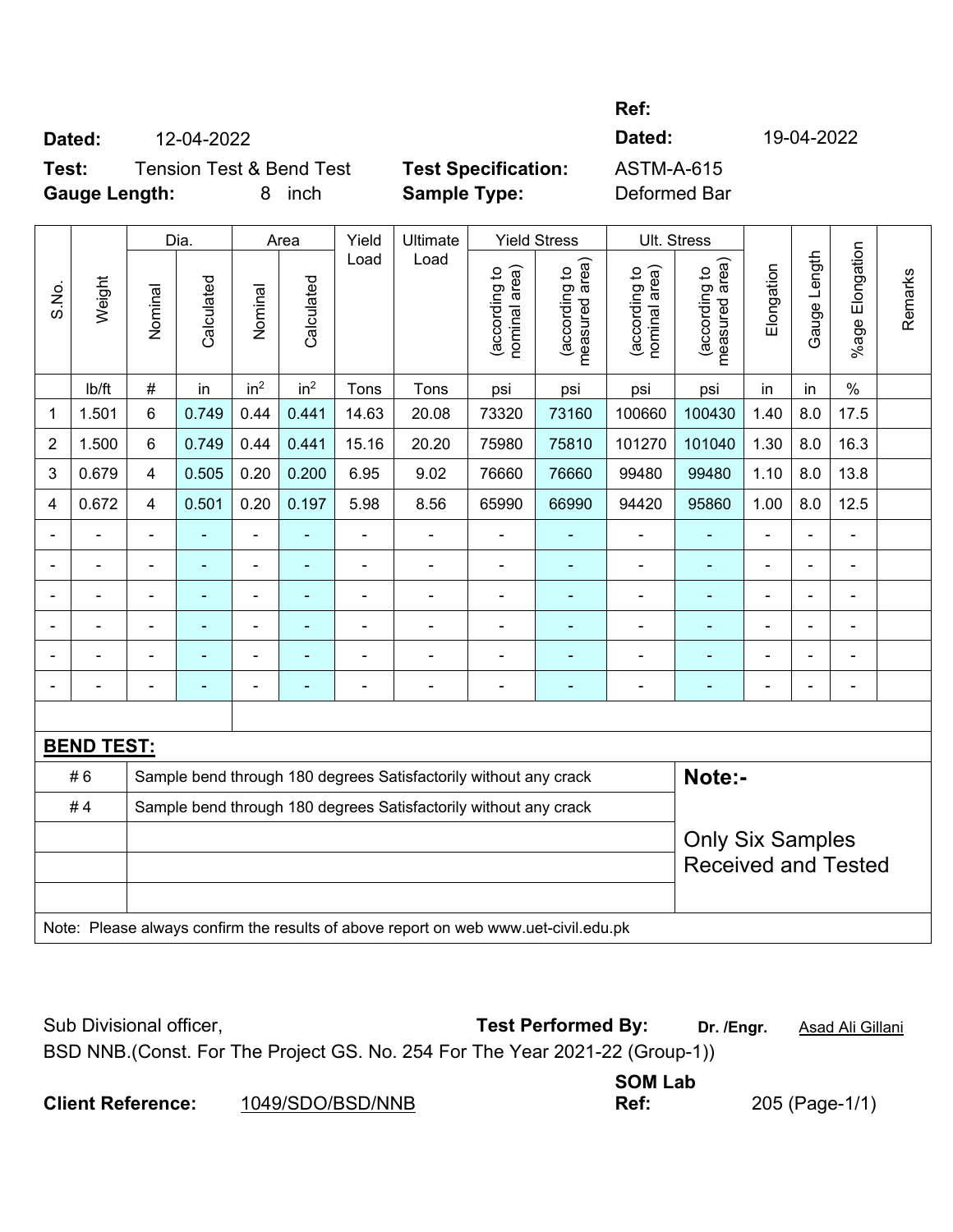## **Dated:** 09-04-2022 **Dated:** 19-04-2022

## **Test:** Tension Test & Bend Test **Test Specification:** ASTM-A-615 **Gauge Length:** 8 inch **Sample Type:** Deformed Bar

|                          |                   |                | Dia.<br>Area<br>Yield<br>Ultimate<br><b>Yield Stress</b> |                 |                 | Ult. Stress    |                                                                                     |                                |                                |                                |                                             |                |                |                          |         |
|--------------------------|-------------------|----------------|----------------------------------------------------------|-----------------|-----------------|----------------|-------------------------------------------------------------------------------------|--------------------------------|--------------------------------|--------------------------------|---------------------------------------------|----------------|----------------|--------------------------|---------|
| S.No.                    | Weight            | Nominal        | Calculated                                               | Nominal         | Calculated      | Load           | Load                                                                                | nominal area)<br>(according to | measured area<br>(according to | nominal area)<br>(according to | (according to<br>measured area)<br>measured | Elongation     | Gauge Length   | Elongation<br>$%$ age    | Remarks |
|                          | Ib/ft             | $\#$           | in                                                       | in <sup>2</sup> | in <sup>2</sup> | Tons           | Tons                                                                                | psi                            | psi                            | psi                            | psi                                         | in             | in             | $\%$                     |         |
| 1                        | 2.670             | 8              | 1.000                                                    | 0.79            | 0.785           | 24.31          | 32.77                                                                               | 67870                          | 68310                          | 91490                          | 92080                                       | 1.50           | 8.0            | 18.8                     |         |
| 2                        | 1.528             | 6              | 0.756                                                    | 0.44            | 0.449           | 12.25          | 18.65                                                                               | 61420                          | 60190                          | 93510                          | 91630                                       | 1.50           | 8.0            | 18.8                     |         |
| 3                        | 0.688             | 4              | 0.507                                                    | 0.20            | 0.202           | 6.01           | 8.58                                                                                | 66320                          | 65670                          | 94650                          | 93710                                       | 1.50           | 8.0            | 18.8                     |         |
|                          |                   |                |                                                          | $\blacksquare$  |                 |                | $\blacksquare$                                                                      | $\overline{a}$                 |                                |                                |                                             |                |                |                          |         |
|                          |                   |                |                                                          | $\blacksquare$  |                 | $\blacksquare$ | $\blacksquare$                                                                      | $\blacksquare$                 | $\blacksquare$                 | $\blacksquare$                 | $\blacksquare$                              |                |                | $\overline{\phantom{a}}$ |         |
| $\overline{\phantom{a}}$ |                   | $\blacksquare$ | ä,                                                       | $\blacksquare$  | $\blacksquare$  | ä,             | $\blacksquare$                                                                      | ä,                             | $\blacksquare$                 | $\blacksquare$                 | $\blacksquare$                              | $\blacksquare$ | $\blacksquare$ | ÷,                       |         |
| $\blacksquare$           |                   | $\blacksquare$ | ä,                                                       | $\blacksquare$  | $\blacksquare$  | ä,             | $\blacksquare$                                                                      | ä,                             | $\blacksquare$                 | $\blacksquare$                 | $\blacksquare$                              | $\blacksquare$ |                | $\blacksquare$           |         |
|                          |                   |                |                                                          | ä,              |                 |                |                                                                                     | $\blacksquare$                 |                                | $\blacksquare$                 |                                             |                |                | ÷                        |         |
|                          |                   |                |                                                          |                 |                 |                |                                                                                     | $\blacksquare$                 |                                |                                |                                             |                |                | $\blacksquare$           |         |
|                          |                   |                |                                                          | $\blacksquare$  |                 | ä,             | $\blacksquare$                                                                      | $\blacksquare$                 | ٠                              | $\blacksquare$                 | ä,                                          | $\blacksquare$ |                | $\blacksquare$           |         |
|                          |                   |                |                                                          |                 |                 |                |                                                                                     |                                |                                |                                |                                             |                |                |                          |         |
|                          | <b>BEND TEST:</b> |                |                                                          |                 |                 |                |                                                                                     |                                |                                |                                |                                             |                |                |                          |         |
|                          | # 8               |                |                                                          |                 |                 |                | Sample bend through 180 degrees Satisfactorily without any crack                    |                                |                                |                                | Note:-                                      |                |                |                          |         |
|                          | #6                |                |                                                          |                 |                 |                | Sample bend through 180 degrees Satisfactorily without any crack                    |                                |                                |                                |                                             |                |                |                          |         |
|                          | #4                |                |                                                          |                 |                 |                | Sample bend through 180 degrees Satisfactorily without any crack                    |                                |                                |                                | <b>Only Six Samples</b>                     |                |                |                          |         |
|                          |                   |                |                                                          |                 |                 |                |                                                                                     |                                |                                |                                | <b>Received and Tested</b>                  |                |                |                          |         |
|                          |                   |                |                                                          |                 |                 |                |                                                                                     |                                |                                |                                |                                             |                |                |                          |         |
|                          |                   |                |                                                          |                 |                 |                | Note: Please always confirm the results of above report on web www.uet-civil.edu.pk |                                |                                |                                |                                             |                |                |                          |         |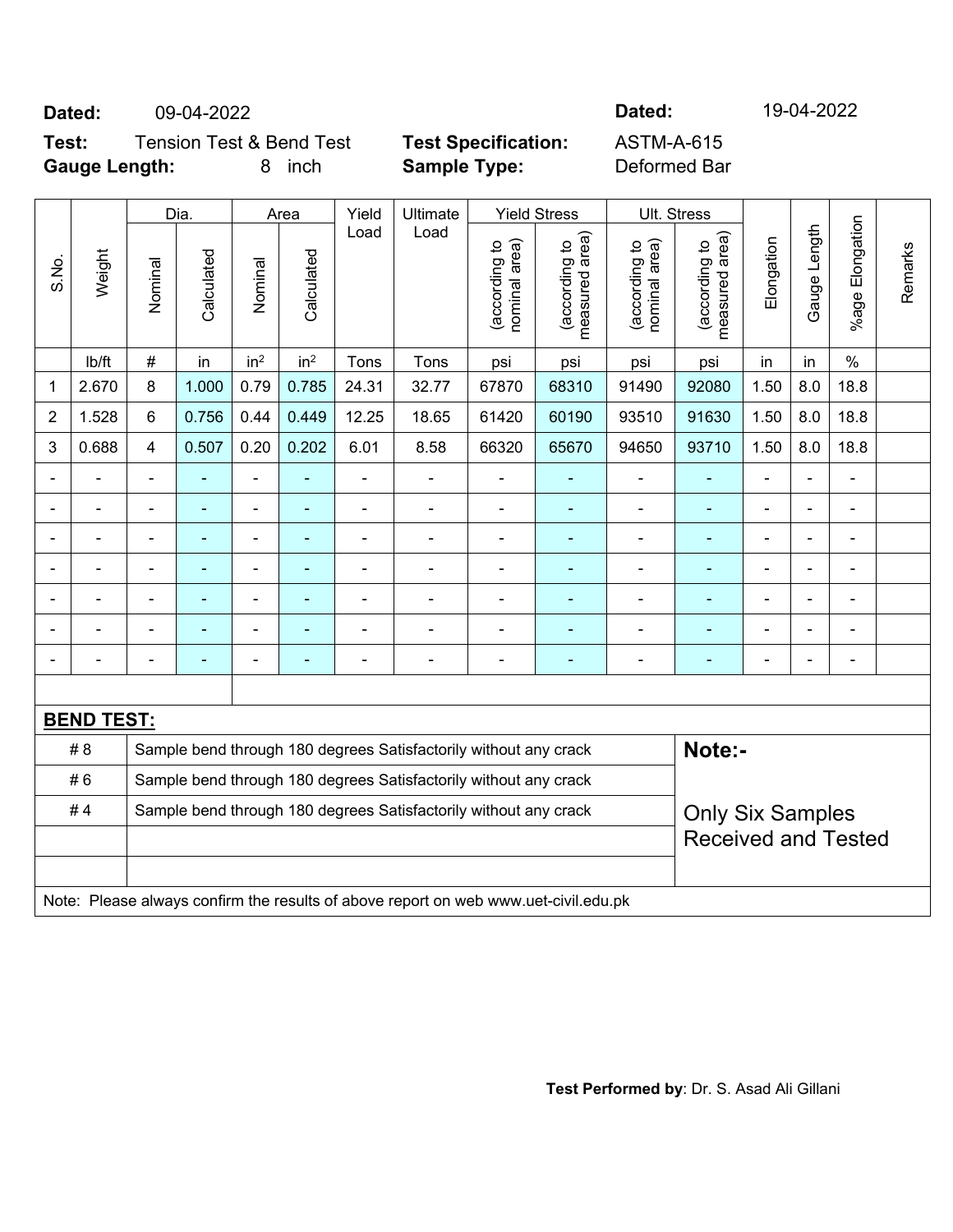M. Imran Manager Procurement Everfresh Form (Pvy) Ltd. Lahore.

**Client Reference No.: Nil Client Reference No.: Nil Dated: 14-04-2022 SOM Lab Ref**: CED/SOM/195 (Page-1/2) Dated: 19-04-2022 **Test Type:** Slippage & Hardness Test **Sample Type:** J-Bolts

## **Slippage Test Results**

| <b>Sample</b><br>No. | <b>Sample Type</b> | Diameter of<br>Bolt (mm) | <b>Maximum Load</b><br>Applied (kN) | <b>Remarks</b>                        |
|----------------------|--------------------|--------------------------|-------------------------------------|---------------------------------------|
|                      | J- Bolt            | 25.0                     | 168.2                               | Thread failure occurs at<br>this load |

## **Hardness Test Details:**

#### **Machine used: Avery Rockwell Hardness Testing Machine**

(Minor Load: 10 Kgf Major Load: 90.0 kgf Scale: B )

### **Hardness Test Results**

| Sample No. | <b>Sample Type</b> | <b>Hardness</b> |
|------------|--------------------|-----------------|
|            | J-Bolt (M-25)      | $HR - 73.5 - B$ |

**Note:** Please always confirm the results on web www.uet-civil.edu.pk